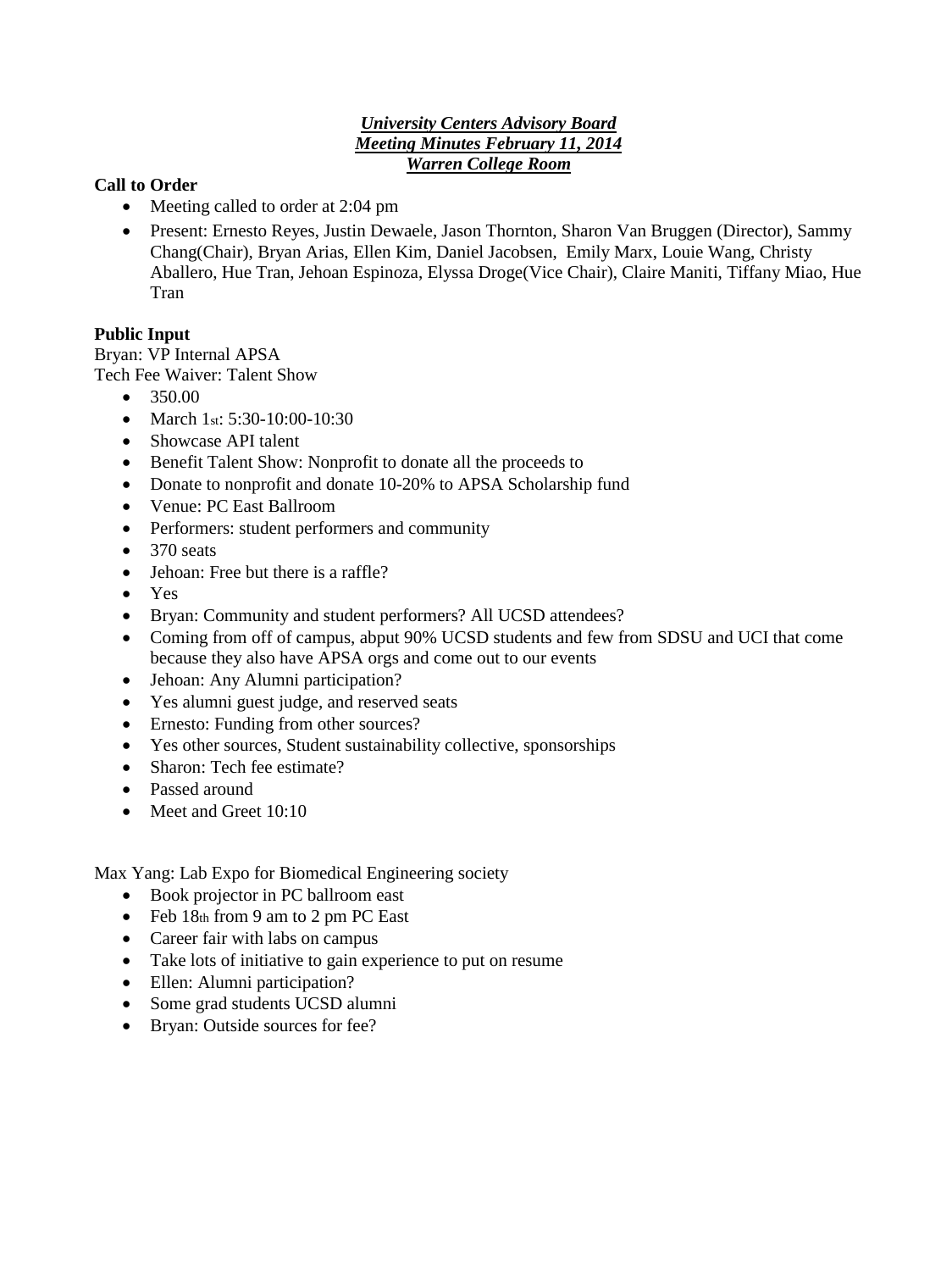- Late for AS funding and other sources. We have not looked into sponsorships from other
- Ellen: Open to public or just UCSD students?
- Didn't advertise to public

## Yamaha Party

- 5 days before fast
- $\bullet$  March 2nd 5-10
- $\bullet$  100.00
- Mics for performances and lighting
- Since over weekend, someone has to be there to set it up and tear it down
- Late on AS funding but funds from Bahai community
- Contribute food also
- Community service project the day before
- Open to friends of the faith, non Bahais also participate
- Bryan: Anyone can go?
- Yes
- Elyssa: How many do you expect to attend?
- $\bullet \quad \text{~100 people}$
- Elyssa: All UCSD students or Alumni?
- 70% UCSD but a lot of them graduated, only 12 right now

# **Chair Report, Samuel Chang**

- How many people can come after 3:30 on Tuesday?
- 2:00 on Thursday? No
- Keep it on set schedule 3:30 on Tuesday
- After bylaw and charter committee meet, it will change the requirement

# **Vice Chair Report, Elyssa Droge**

- Out of town Thursday, cancel Space Allocation this week
- Change time for budget committee?

### **Director Report, Sharon Van Bruggen**

- Email the slides to listserv
- Mural project in PC east
- Space dedicated for mural in collaboration with BSU
- Installing now Andrea Rushing, local SD artist
- Designed concept with him
- Removing the walls that are there and will be replaced with glass wall
- Funding from student affairs
- Demolition taking place now
- Install glass after painting is completed
- Elyssa: DLUSH?
- After presidents day...hopefully

### **New Business**

Yamaha Party Tech Fee waiver:

- 1. No
- 2. Yes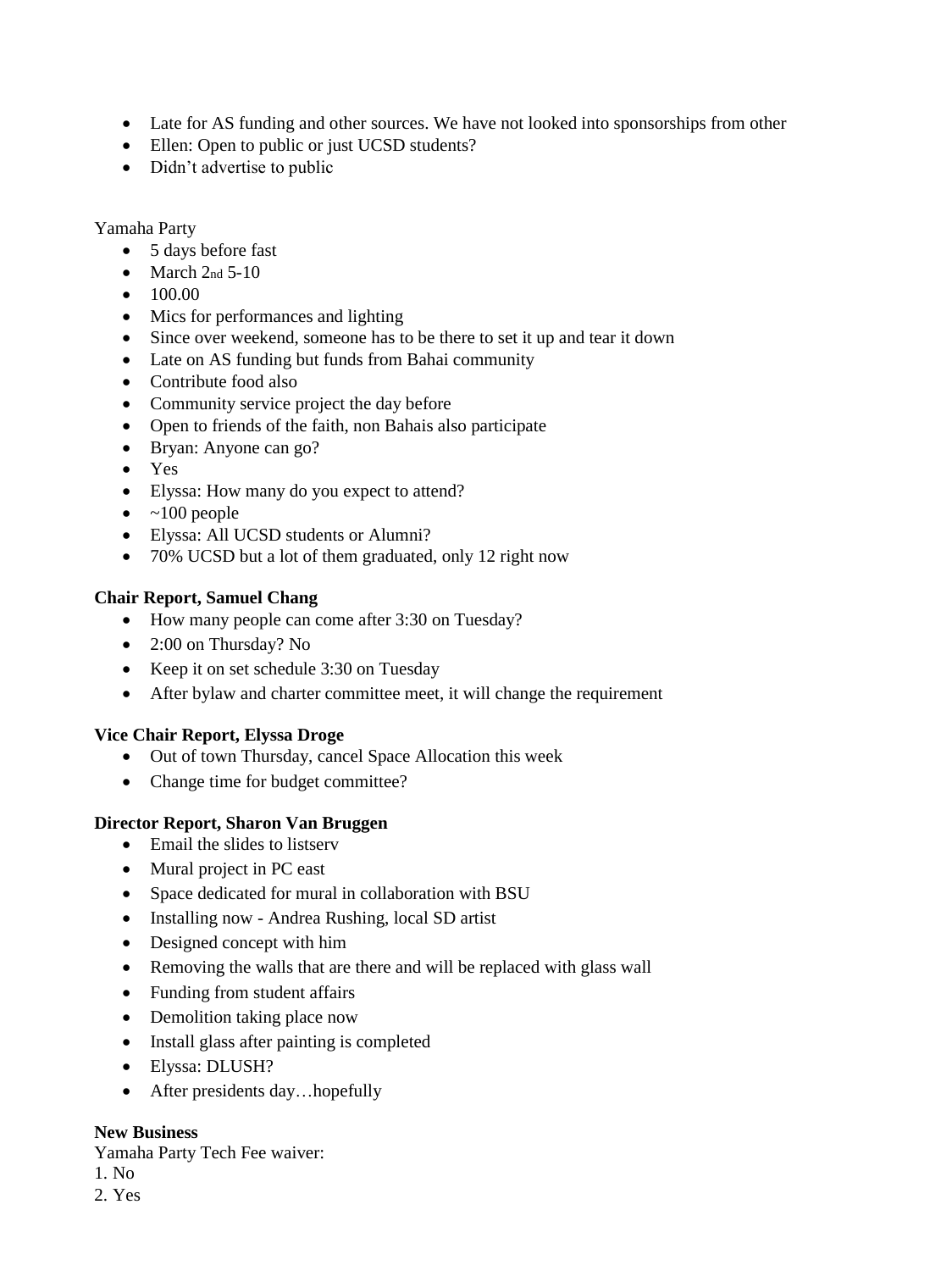3. Yes 4. No 5. Yes 6. Yes 7. Yes 8. Yes 9. No 10. Yes 1.50 per students Dan: Move to fund for \$100 Seconded by Ellen Biomed Career Fair 162.50 1. yes 2. yes 3. no 4. no 5. no 6. no 7. yes 8. no 9. no 10. yes 1.00 per student Dan: Move to fund for \$162.50 Ellen Seconds APSA Talent show 1. N/A 2. yes 3. yes 4. no

- 5. yes
- 6. yes
- 7. yes
- 8. yes
- 9. yes
- 10. yes

2.00 per student \$350.00 Dan: Move to fund for \$350.00 Ellen seconds **Old Business Member Reports Announcements**